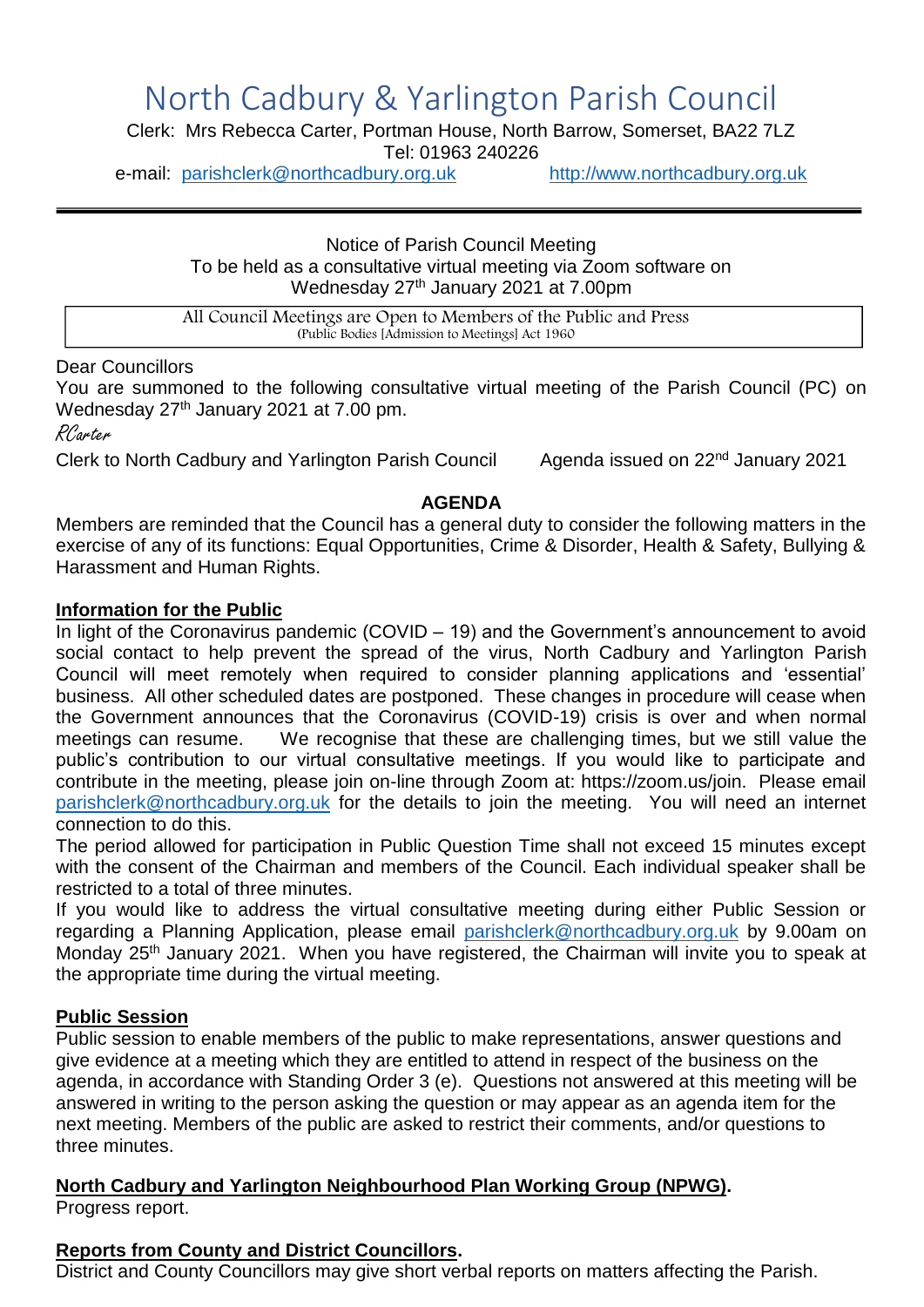### **21/01. Apologies for Absence and to consider the reasons given.**

Council to receive apologies for absence and, if appropriate, to resolve to approve the reasons given.

#### **21/02. Declarations of Interest.**

Members to declare any interests they may have in agenda items that accord with the requirements of the Local Authority (Model Code of Conduct) Order LO9-12 May 2018. (NB this does not preclude any later declarations).

#### **21/03. Minutes.**

To approve the Minutes of the Virtual PC Meeting held on Wednesday 25<sup>th</sup> November 2020.

#### **21/04. Planning.**

a. Applications received.

PC to consider applications for recommendation to SSDC:

i. **PA 20/03739/HOU**. Erect store at North Cadbury Court, Woolston Road, North Cadbury.

b. SSDC Decisions.

**PA 20/03065/HOU.** The construction of new swimming pool at The Grange, Cary Road, North Cadbury – **APPROVED**.

ii. **PA 20/01663/FUL**. The erection of a workshop building (B2 use) and associated works, including parking, drainage infrastructure and landscaping at King Arthurs Park, Cary Road, Sparkford – **APPROVED**.

#### **21/05. Highways and Footpaths Report.**

PC Representatives to provide progress reports.

To approve the proposed locations for the circular walks noticeboards and to print walking maps at estimated cost of £147:

N Cadbury Village Stores: LHS behind the wall a few yards away from the entrance to WN 19/67.

Woolston Road: to the left of the entrance to WN 19/85

Yarlington: beginning of footpath WN 19/33 leading west, which emerges onto Stoke Lane near to Yarlington Mill (TBC)

Galhampton: site to be agreed by Village Hall Committee

#### **21/06. Finance.**

### a. **Balance of the Councils Bank Account & Bank reconciliation**.

To report on Council's Bank Account.

### b. **Accounts for payment**

To review and approve a schedule of items of expenditure: Parish Council Expenditure:

| Parish Council Experimente.                     |           |
|-------------------------------------------------|-----------|
| FootAnstey Invoice 11257713                     | £1,800.00 |
| Grant - Galhampton Playing Field Maintenance    | £1,155.12 |
| <b>Marshalls Metal Fabrication</b>              | £621.60   |
| Smith of Derby St Michaels Church Clock Service | £229.20   |
| <b>Clerk's Expenses</b>                         | £44.39    |
| <b>CPRE Membership Renewal</b>                  | £36.00    |
| <b>SALC Councillor Essentials Training</b>      | £25.00    |
| Neighbourhood Plan (NP) Expenditure:            |           |
| J Witherden, Dorset Planning Invoice 0591       | £1,448.75 |
| WesternWeb Ltd. Inv 22214                       | £180.00   |
| Parish Online 15 Dec 20 to 15 Dec 21            | £81.00    |
|                                                 |           |

### c. **To consider Budget & Precept figures for 2021/2022.**

To agree on a figure for the Precept.

Proposal A to increase the precept from £13,000 to £15,500, which equates to an increase of approx. £4.26 per household per annum (16.41%). Proposal B to increase the precept